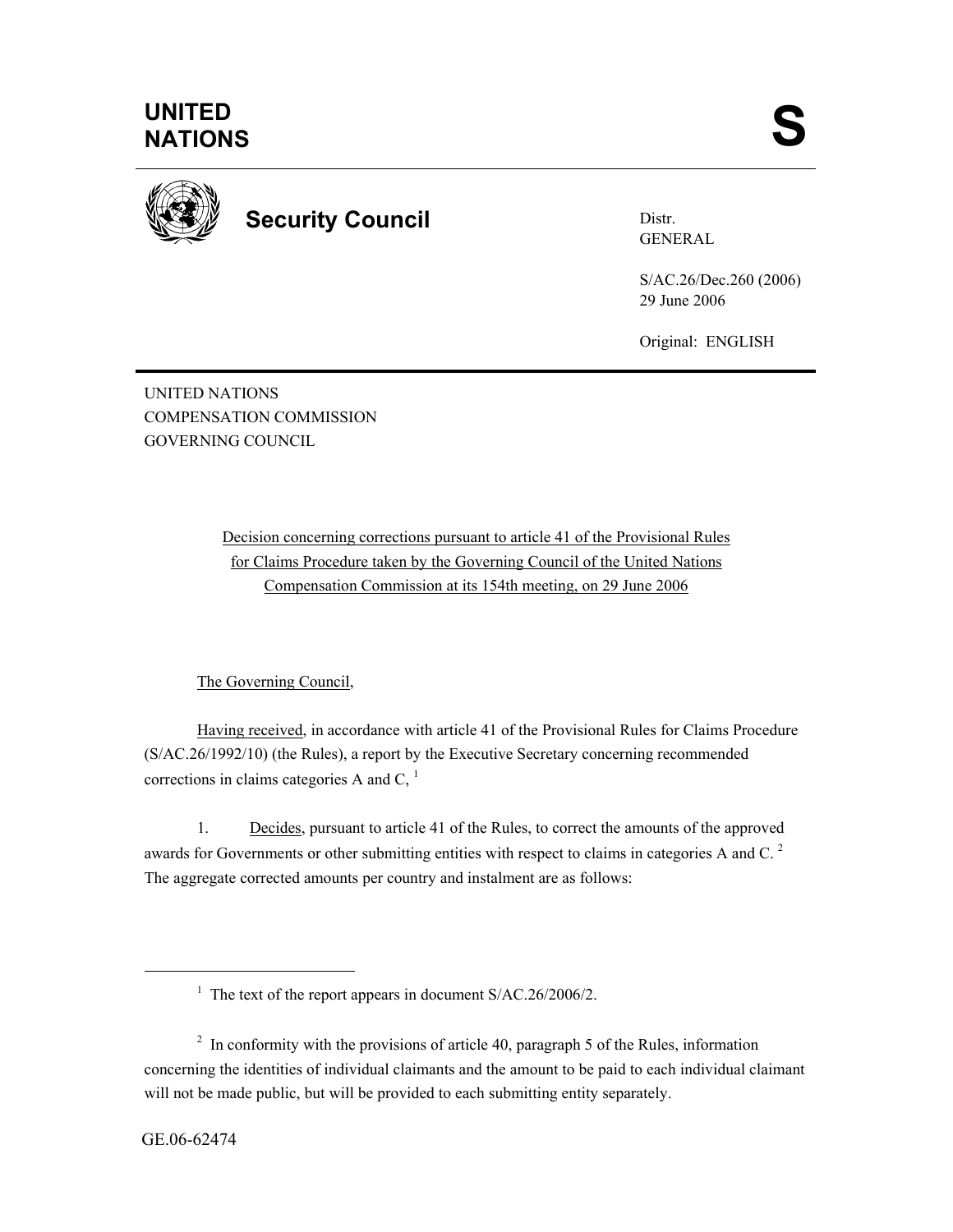|                            | Previous total award | Corrected total award | Amount of net effect |
|----------------------------|----------------------|-----------------------|----------------------|
| Country                    | (USS)                | (USS)                 | (USS)                |
| Bangladesh                 | 17,785,000.00        | 17,782,000.00         | (3,000.00)           |
| Egypt                      | 61,476,000.00        | 61,474,500.00         | (1,500.00)           |
| India                      | 25,116,500.00        | 25,063,000.00         | (53,500.00)          |
| Iran (Islamic Republic of) | 594,000.00           | 564,000.00            | (30,000.00)          |
| Ireland                    | 356,500.00           | 353,500.00            | (3,000.00)           |
| Jordan                     | 315,000.00           | 312,500.00            | (2,500.00)           |
| Pakistan                   | 12,127,500.00        | 12,121,500.00         | (6,000.00)           |
| Sri Lanka                  | 25,089,500.00        | 25,050,500.00         | (39,000.00)          |
| Sudan                      | 5,058,500.00         | 5,051,500.00          | (7,000.00)           |

# Table 1. First instalment category A claims corrections

# Table 2. Second instalment category A claims corrections

|                            | Previous total award | Corrected total award | Amount of net effect |
|----------------------------|----------------------|-----------------------|----------------------|
| Country                    | (USS)                | (USS)                 | (USS)                |
| Bangladesh                 | 51,470,000.00        | 51,428,500.00         | (41,500.00)          |
| China                      | 25,171,000.00        | 25,163,000.00         | (8,000.00)           |
| Egypt                      | 142,560,500.00       | 142,552,500.00        | (8,000.00)           |
| India                      | 51,175,000.00        | 51,063,500.00         | (111,500.00)         |
| Iran (Islamic Republic of) | 50,427,500.00        | 47,641,500.00         | (2,786,000.00)       |
| Jordan                     | 94,186,000.00        | 93,751,000.00         | (435,000.00)         |
| Philippines                | 5,760,500.00         | 5,757,500.00          | (3,000.00)           |
| Sri Lanka                  | 77,150,500.00        | 77,072,500.00         | (78,000.00)          |
| Sudan                      | 14,488,500.00        | 14,484,500.00         | (4,000.00)           |
| <b>United States</b>       | 264,000.00           | 261,000.00            | (3,000.00)           |

### Table 3. Third instalment category A claims corrections

|                            | Previous total award | Corrected total award | Amount of net effect |
|----------------------------|----------------------|-----------------------|----------------------|
| Country                    | (US\$)               | (US\$)                | (USS)                |
| Egypt                      | 174,194,000.00       | 174,165,000.00        | (29,000.00)          |
| India                      | 17,061,500.00        | 16,990,500.00         | (71,000.00)          |
| Iran (Islamic Republic of) | 68,456,500.00        | 67,810,000.00         | (646,500.00)         |
| Jordan                     | 91,874,000.00        | 91,354,000.00         | (520,000.00)         |
| Philippines                | 5,447,500.00         | 5,438,500.00          | (9,000.00)           |
| Sri Lanka                  | 52,328,000.00        | 52,257,500.00         | (70,500.00)          |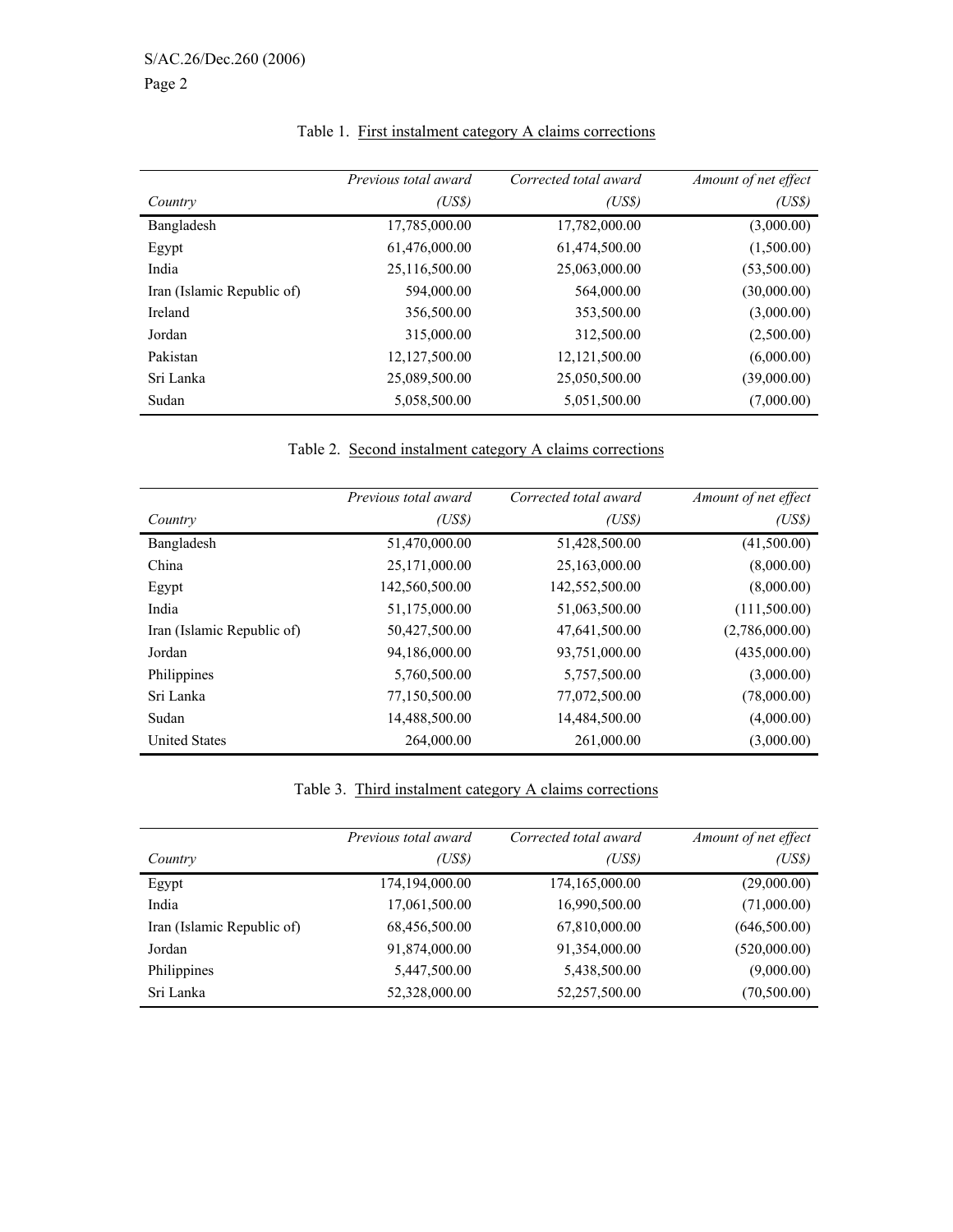|                            | Previous total award | Corrected total award | Amount of net effect |
|----------------------------|----------------------|-----------------------|----------------------|
| Country                    | (US\$)               | (USS)                 | (USS)                |
| Bangladesh                 | 52,663,000.00        | 52,644,000.00         | (19,000.00)          |
| Egypt                      | 207,338,500.00       | 207,299,000.00        | (39,500.00)          |
| India                      | 146,983,500.00       | 146,641,500.00        | (342,000.00)         |
| Iran (Islamic Republic of) | 3,521,000.00         | 3,509,000.00          | (12,000.00)          |
| Ireland                    | 128,000.00           | 126,500.00            | (1,500.00)           |
| Jordan                     | 17,369,000.00        | 17,276,000.00         | (93,000.00)          |
| Morocco                    | 167,500.00           | 163,500.00            | (4,000.00)           |
| Pakistan                   | 22,694,500.00        | 22,688,000.00         | (6,500.00)           |
| Philippines                | 27,299,500.00        | 27,264,000.00         | (35,500.00)          |
| Sri Lanka                  | 69,478,500.00        | 69,346,500.00         | (132,000.00)         |
| Sudan                      | 10,542,000.00        | 10,518,000.00         | (24,000.00)          |
| Syrian Arab Republic       | 26,306,500.00        | 26,300,500.00         | (6,000.00)           |
| Tunisia                    | 316,000.00           | 314,500.00            | (1,500.00)           |
| Turkey                     | 6,298,500.00         | 6,295,500.00          | (3,000.00)           |
| Yemen                      | 25,547,500.00        | 25,543,500.00         | (4,000.00)           |

## Table 4. Fourth instalment category A claims corrections

#### Table 5. Fifth instalment category A claims corrections

|                            | Previous total award | Corrected total award | Amount of net effect |
|----------------------------|----------------------|-----------------------|----------------------|
| Country                    | (USS)                | (USS)                 | (USS)                |
| Bangladesh                 | 52,518,000.00        | 52,477,000.00         | (41,000.00)          |
| China                      | 5,708,000.00         | 5,700,000.00          | (8,000.00)           |
| Egypt                      | 216,586,000.00       | 216,454,000.00        | (132,000.00)         |
| India                      | 148,504,500.00       | 147,936,500.00        | (568,000.00)         |
| Iran (Islamic Republic of) | 3,739,500.00         | 3,635,500.00          | (104,000.00)         |
| Jordan                     | 17,202,500.00        | 17,030,500.00         | (172,000.00)         |
| Lebanon                    | 6,963,000.00         | 6,948,000.00          | (15,000.00)          |
| Morocco                    | 132,000.00           | 120,000.00            | (12,000.00)          |
| Pakistan                   | 23,061,000.00        | 23,053,000.00         | (8,000.00)           |
| Philippines                | 17,916,500.00        | 17,869,500.00         | (47,000.00)          |
| Sri Lanka                  | 69,360,000.00        | 69,271,000.00         | (89,000.00)          |
| Sudan                      | 38,907,500.00        | 38,874,500.00         | (33,000.00)          |
| Syrian Arab Republic       | 26,845,500.00        | 26,836,000.00         | (9,500.00)           |
| Tunisia                    | 329,500.00           | 323,500.00            | (6,000.00)           |
| Turkey                     | 6,506,500.00         | 6,503,500.00          | (3,000.00)           |
| Yemen                      | 29,090,000.00        | 29,054,500.00         | (35,500.00)          |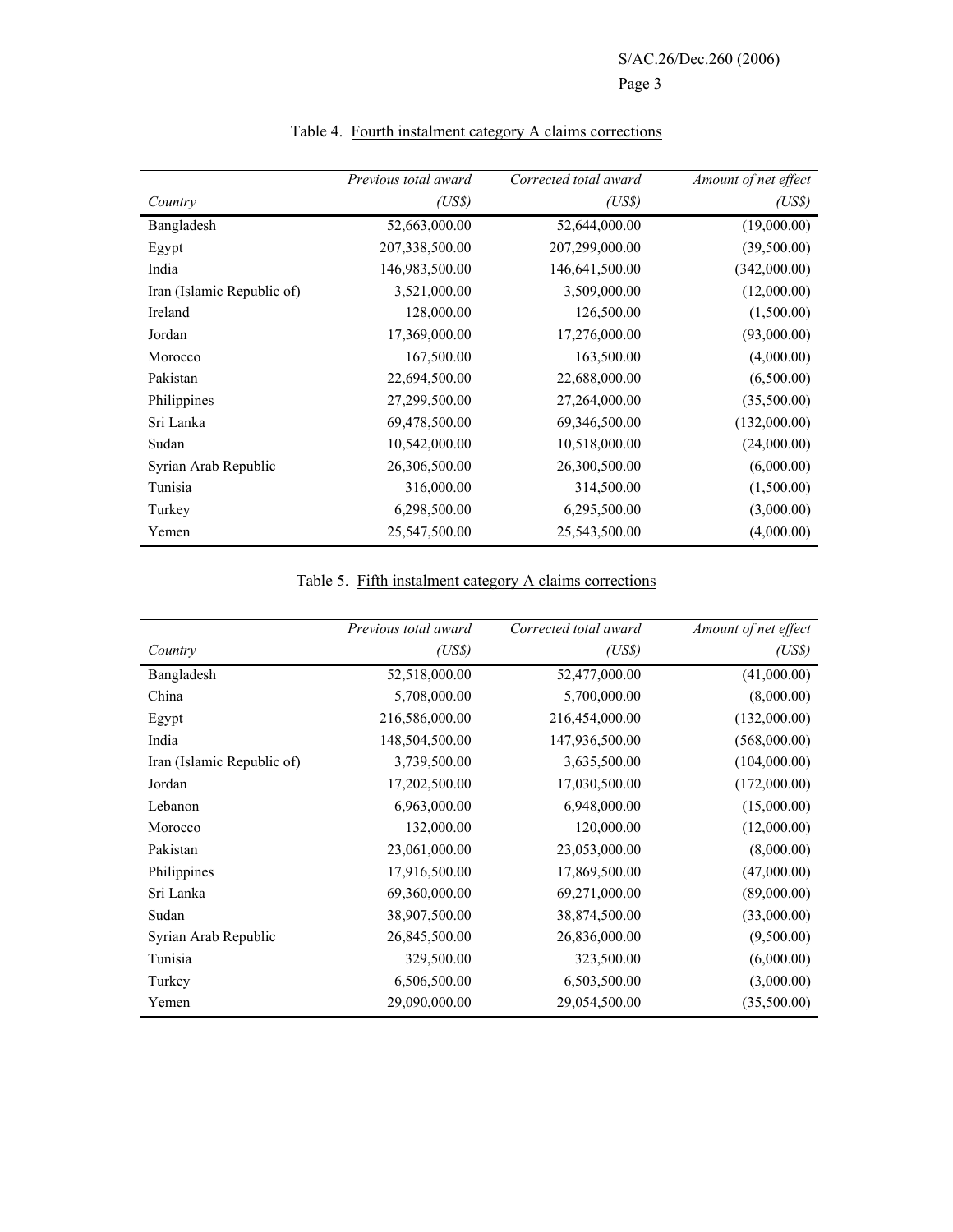|                            | Previous total award | Corrected total award | Amount of net effect |
|----------------------------|----------------------|-----------------------|----------------------|
| Country                    | (USS)                | (USS)                 | (USS)                |
| Bangladesh                 | 66,410,000.00        | 66,350,500.00         | (59,500.00)          |
| China                      | 588,000.00           | 584,000.00            | (4,000.00)           |
| Egypt                      | 18,636,000.00        | 18,619,500.00         | (16,500.00)          |
| India                      | 17,343,000.00        | 17,187,500.00         | (155,500.00)         |
| Iran (Islamic Republic of) | 5,487,000.00         | 5,049,000.00          | (438,000.00)         |
| Jordan                     | 17,564,500.00        | 17,293,000.00         | (271, 500.00)        |
| Morocco                    | 2,858,500.00         | 2,835,500.00          | (23,000.00)          |
| Pakistan                   | 46,420,000.00        | 46,413,000.00         | (7,000.00)           |
| Philippines                | 60,455,000.00        | 60,411,500.00         | (43,500.00)          |
| Senegal                    | 4,000.00             | 2,500.00              | (1,500.00)           |
| Sri Lanka                  | 35,391,000.00        | 35,296,000.00         | (95,000.00)          |
| Syrian Arab Republic       | 5,208,500.00         | 5,207,000.00          | (1,500.00)           |
| Tunisia                    | 1,828,500.00         | 1,809,500.00          | (19,000.00)          |
| Turkey                     | 1,560,500.00         | 1,556,500.00          | (4,000.00)           |
| Ukraine                    | 180,000.00           | 178,500.00            | (1,500.00)           |
| Viet Nam                   | 3,504,000.00         | 3,496,000.00          | (8,000.00)           |
| Yemen                      | 1,881,500.00         | 1,873,500.00          | (8,000.00)           |

### Table 6. Sixth instalment category A claims corrections

#### Table 7. Special report category A claims corrections

|          | <i>Previous total award</i> | Corrected total award | Amount of net effect |
|----------|-----------------------------|-----------------------|----------------------|
| Country  | (US\$)                      | (US\$)                | (US\$)               |
| Pakistan | 2,519,000.00                | 2,513,000.00          | (6,000.00)           |

#### Table 8. Second instalment category C Palestinian late claims corrections

| Country or other  | Previous total award | Corrected total award | Amount of net effect |
|-------------------|----------------------|-----------------------|----------------------|
| submitting entity | (US\$)               | (USS)                 | (USS)                |
| Palestine         | 7.735.261.37         | 7,722,472.44          | (12,788.93)          |

### Table 9. Sixth instalment category C claims corrections

|           | Previous total award | Corrected total award | Amount of net effect |
|-----------|----------------------|-----------------------|----------------------|
| Country   | (US\$)               | (USS)                 | (USS)                |
| Sri Lanka | 3,851,072.75         | 3,919,692.84          | 68,620.09            |